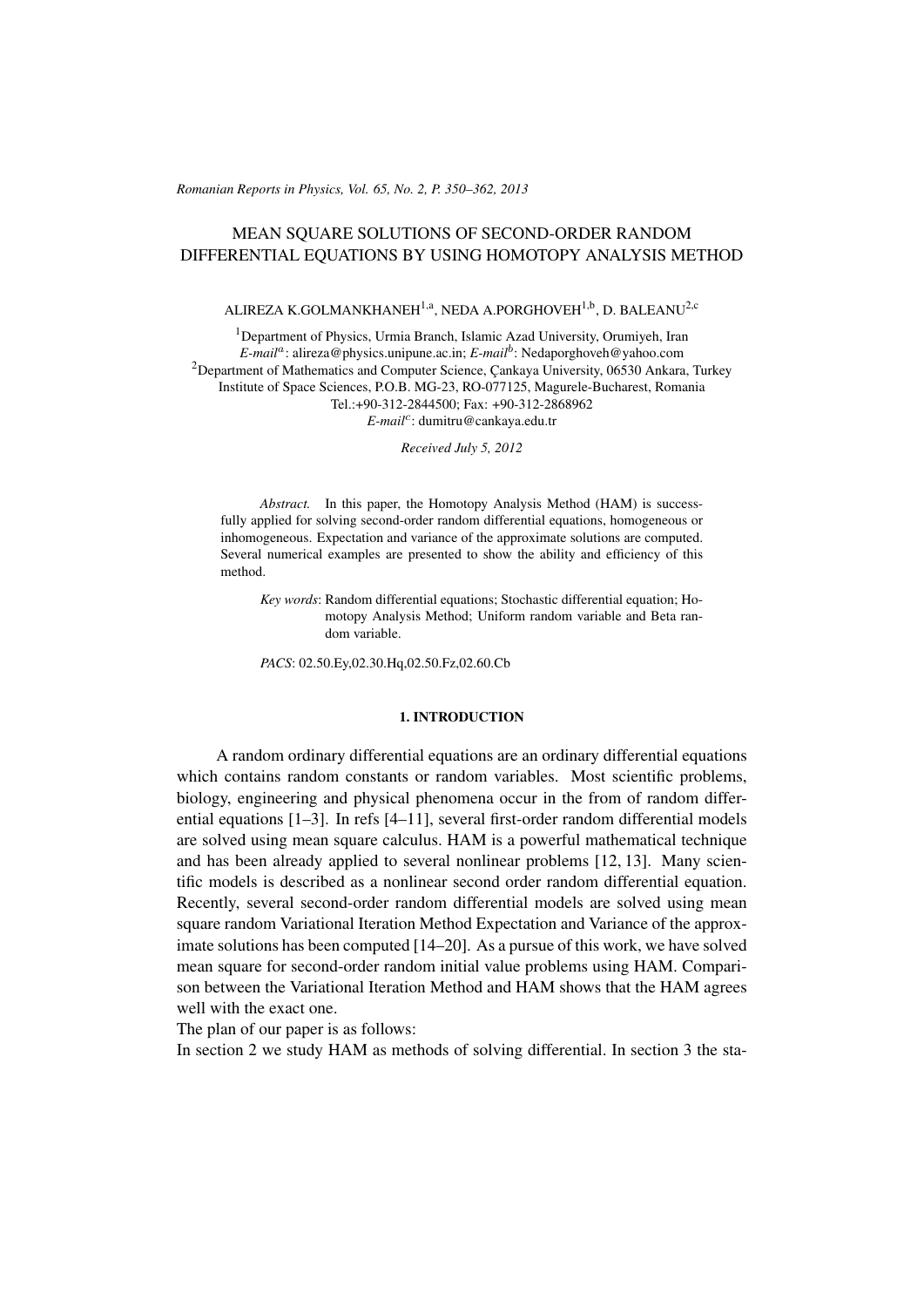tistical functions of the mean square random is solved using Homotopy Analysis Method. Finally in section 4 we adopt several examples to illustrate the using of HAM for approximating the mean and the variance.

## 2. HOMOTOPY ANALYSIS METHOD

The homotopy analysis method (HAM) has been proposed by Liao in [13]. The HAM is useful to obtain exact and approximate solutions of linear and nonlinear differential equations. Consider the following differential equation

$$
N[X(t)] = 0,\t\t(1)
$$

where *N* is a nonlinear auxiliary operator and  $X(t)$  is an unknown function. We ignore the boundary and initial conditions, which can be treated in the similar way. The zero-order deformation equation is constructed as

$$
(1-q)L[x_n(t) - x_{n-1}(t)] = q\hbar N[x(t), A],
$$
\n(2)

where  $q \in [0,1]$  is the embedding parameter,  $\hbar \neq 0$  a nonzero auxiliary parameter, *L* an auxiliary linear operator,  $X(t)$  is an unknown function. It is important to have enough freedom to choose auxiliary unknown in HAM. By Taylor's theorem,  $X(t)$ can be expanded with respect to the embedding parameter *q* as

$$
X(t) = X_0(t) + \sum_{n=1}^{\infty} X_n(t) q^n
$$
 (3)

$$
X_n(t) = \frac{1}{n!} \frac{\partial^n X(t)}{\partial q^n} \Big|_{q=0} \tag{4}
$$

Differentiating the Zeroth-Order deformation equation n-times with respect to *q* at  $q = 0$  and then dividing it by  $n!$ , we have the following nth-order deformation equation

$$
L[X_n(t) - X_{n-1}(t)] = \hbar R_n(X(t)),
$$
\n(5)

where

$$
R_n(X(t)) = \frac{1}{(n-1)!} \frac{\partial^n - 1N[X(t)]}{\partial q^n - 1} |_{q=0}.
$$
 (6)

If the series (3) converges at  $q = 1$  we have

$$
X(t) = X_0(t) + \sum_{n=1}^{\infty} X_n(t).
$$
 (7)

To illustrate the basic concept of the HAM. We consider the second order random differential equation with initial conditions in the following from

$$
\frac{d^2x_n(t)}{dt^2} = (1+h)\frac{d^2x_{n-1}(t)}{dt^2} + hN[x(t),A]
$$
\n(8)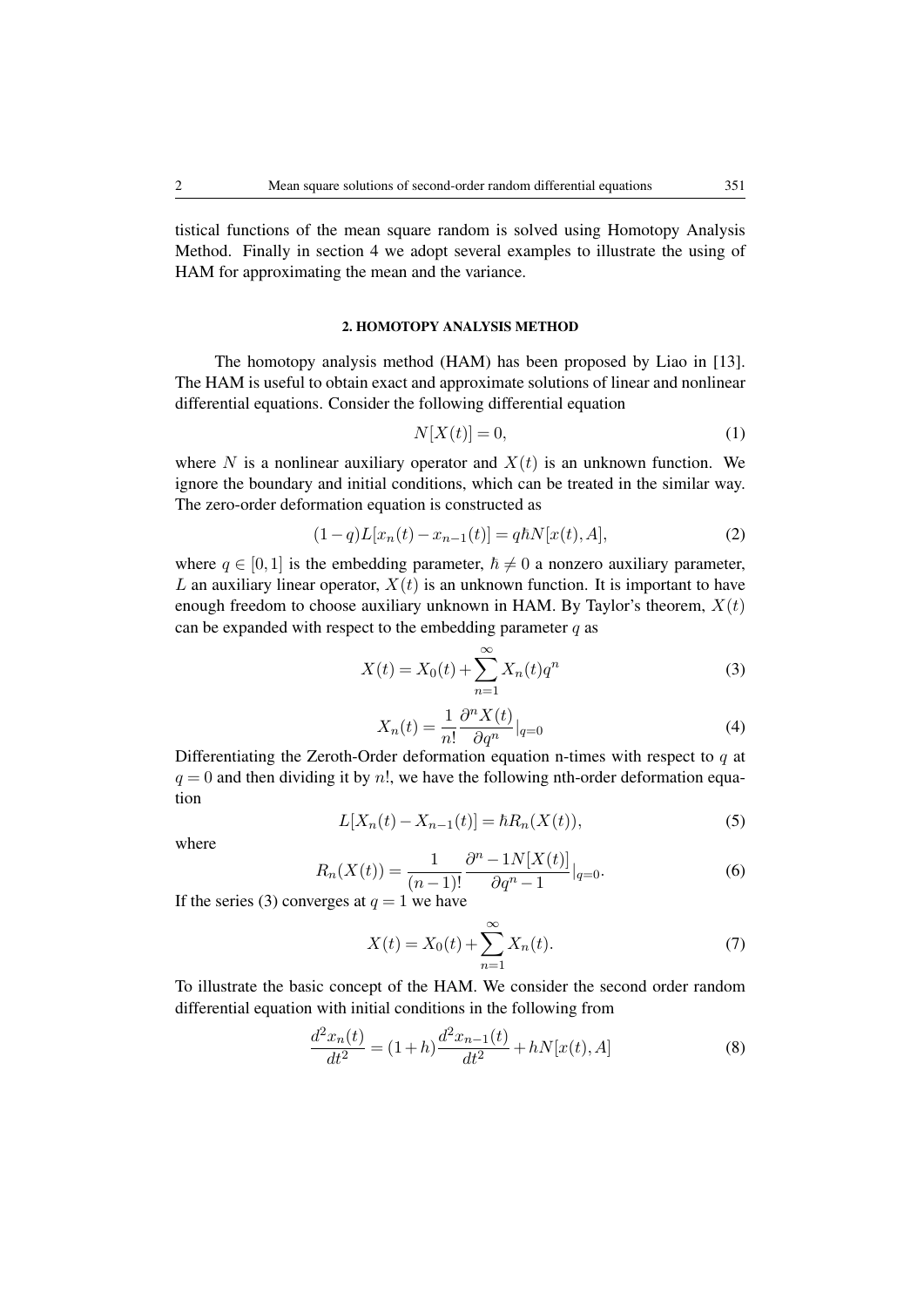$$
x(0) = Y_0, \frac{dx(t)}{dt} \mid_{t=0} = Y_1,
$$
\n(9)

where  $L[x(t)] = \frac{d^2x(t)}{dt^2}$ ,  $N[x(t), A]$  is a nonlinear operator and  $x_0(t) = Y_0 + Y_1 t$ .

## 3. STATISTICAL FUNCTIONS OF THE MEAN SQUARE RANDOM HAM

This section concern with the computation of the main statistical functions of the m.s solution of Eq. (1) given by the iteration Eq. (2).

$$
E\left[\frac{d^2x_n(t)}{dt^2}\right] = (1+h)E\left[\frac{d^2x_{n-1}(t)}{dt^2}\right] + hE[N[x_n(t),A]],
$$
  
\n
$$
E\left[\frac{d^2x_n(t)}{dt^2}\right]^2 = [(1+h)E\left[\frac{d^2x_{n-1}(t)}{dt^2}\right]]^2 + [hE[N[x_n(t),A]]^2
$$
  
\n
$$
+ 2(1+h)hE[([N[x_n(t),A])(\frac{d^2x_{n-1}(t)}{dt^2})],
$$
  
\n
$$
V\left[\frac{d^2x_n(t)}{dt^2}\right] = (1+h)V\left[\frac{d^2x_{n-1}(t)}{dt^2}\right] + V[hN[x_n(t),A]]
$$
  
\n
$$
+ 2\operatorname{Cov}[h(1+h)(\frac{d^2x_{n-1}(t)}{dt^2})(N[x_n(t),A])].
$$
\n(10)

The following lemma guarantee the convergent of the sequence  $E[X_n(t)]$  to  $E[X(t)]$ and the sequence  $V[X_n(t)]$  to  $V[X(t)]$  if the sequence the  $X_n(t)$  converges to  $X(t)$ .

#### 3.1. LEMMA

Let  $X_n$  and  $Y_n$  be two sequences of  $2 - r, vsX$  and  $Y$ , respectively, *i.e.*:  $\lim_{n \to \infty} X_n = X$  and  $\lim_{n \to \infty} Y_n = Y$  then  $\lim_{n \to \infty} E[X_n Y_n] = E[XY]$ . If  $X_n = Y_n$ , then  $\lim_{n \to \infty} E[X_n^2] = E[X^2]$ ,  $\lim_{n \to \infty} E[X_n] = E[X]$  and  $\lim_{n \to \infty} V[X_n] = V[X]$ .

## 4. ILLUSTRATIVE EXAMPLES

In this section, we adopt several examples to illustrate the using of homotopy analysis method for approximating the mean and the variance using Mathematica.

#### 4.1. EXAMPLE 1

Consider random initial value problem

$$
\frac{d^2X(t)}{dt^2}+A^2X(t)=0,\quad X(0)=Y_0\text{ and }\frac{dx(t)}{dt}\mid_{t=0}=Y_1,
$$

where  $A^2$  is the Beta random variable with ( $\alpha = 2$ ,  $\beta = 1$ ) and independently of the initial conditions  $Y_0$  and  $Y_1$  which satisfy  $E[Y_0] = 1$ ,  $E[Y_0^2] = 2$ ,  $E[Y_1] = 1$ ,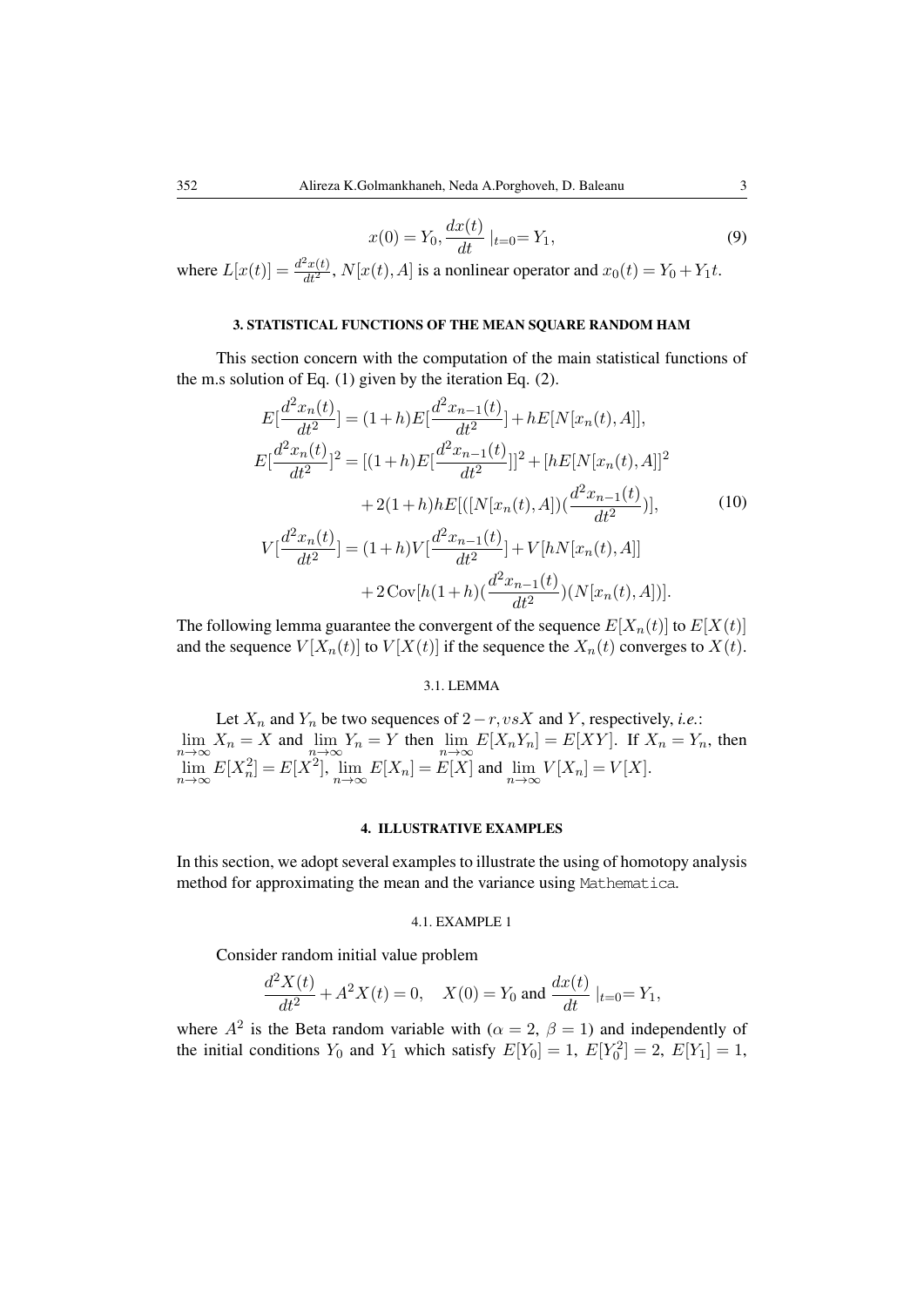$E[Y_1^2] = 3$  and  $E[Y_0Y_1] = 0$ .

We have presented the results in Figs.  $(1)$  &  $(2)$ .

$$
E[x[t]] = 1 + t - \frac{2}{27}t^2(3+t) + \frac{2t^4(5+t)}{1215} - \frac{4t^6(7+t)}{229635} + \frac{2t^8(9+t)}{18600435} + \dots
$$
 (11)



Fig. 1 – Graphs of the expectation approximation solution from the HAM with  $n = 18$ .



Fig. 2 – Graphs of variance approximation solution from the HAM with  $n = 18$ .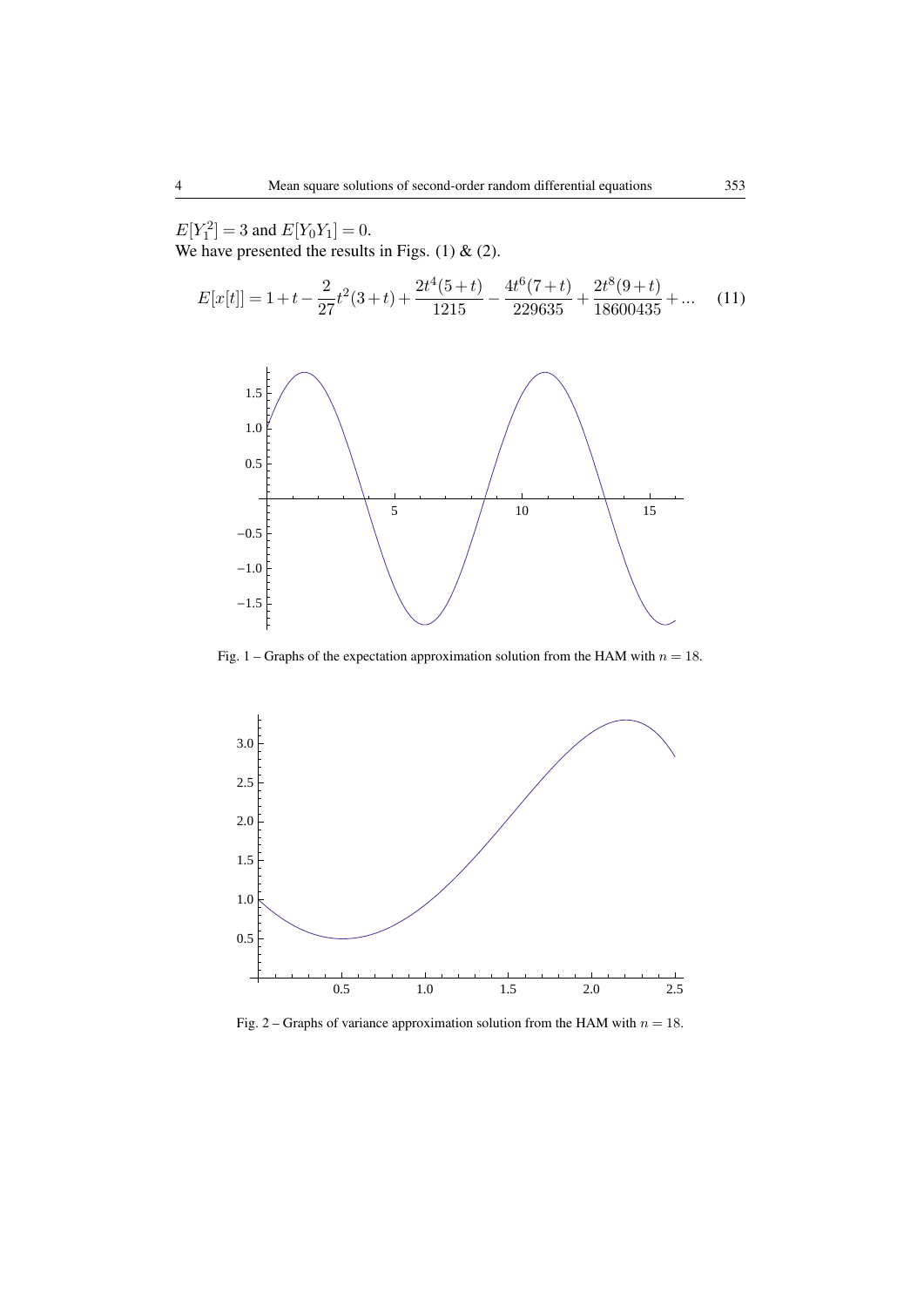### 4.2. EXAMPLE 2

Consider random initial value problem

$$
\frac{d^2X(t)}{dt^2} + AtX(t) = 0, \quad X(0) = Y_0 \text{ and } \frac{dx(t)}{dt}|_{t=0} = Y_1,
$$

where *A* is a Beta r.v. with parameters  $\alpha = 2$  and  $\beta = 3$  and the initial conditions  $Y_0$ and *Y*<sub>1</sub> are independent r.v.'s such as  $E[Y_0] = 1$ ,  $E[Y_0^2] = 2$ ,  $E[Y_1] = 2$ ,  $E[Y_1^2] = 5$ . We have presented the result in Figs. (3) and (4).

$$
E[x[t]] = 1 + 2t - \frac{t^3(1+t)}{15} - \frac{t^9(7+4t)}{1417500} + \frac{t^6(7+5t)}{7875} + \dots
$$
 (12)



Fig. 3 – Graphs of the expectation approximation solution from the HAM with *n* = 18.

#### 4.3. EXAMPLE 3

Consider the problem

$$
\frac{d^2X(t)}{dt^2}+2A\frac{dX(t)}{dt}+A^2X(t)=0,\text{ } X(0)=Y_0 \text{ and } \frac{dx(t)}{dt}|_{t=0}=Y_1,
$$

where *A* is a Beta r.v. with parameters  $\alpha = 2$  and  $\beta = 1$  and independently of the initial conditions  $Y_0$  and  $Y_1$ , which are independent r.v.'s, satisfy  $E[Y_0] = 1$ ,  $E[Y_0^2] =$  $2, E[Y_1] = 1, E[Y_1^2] = 1.$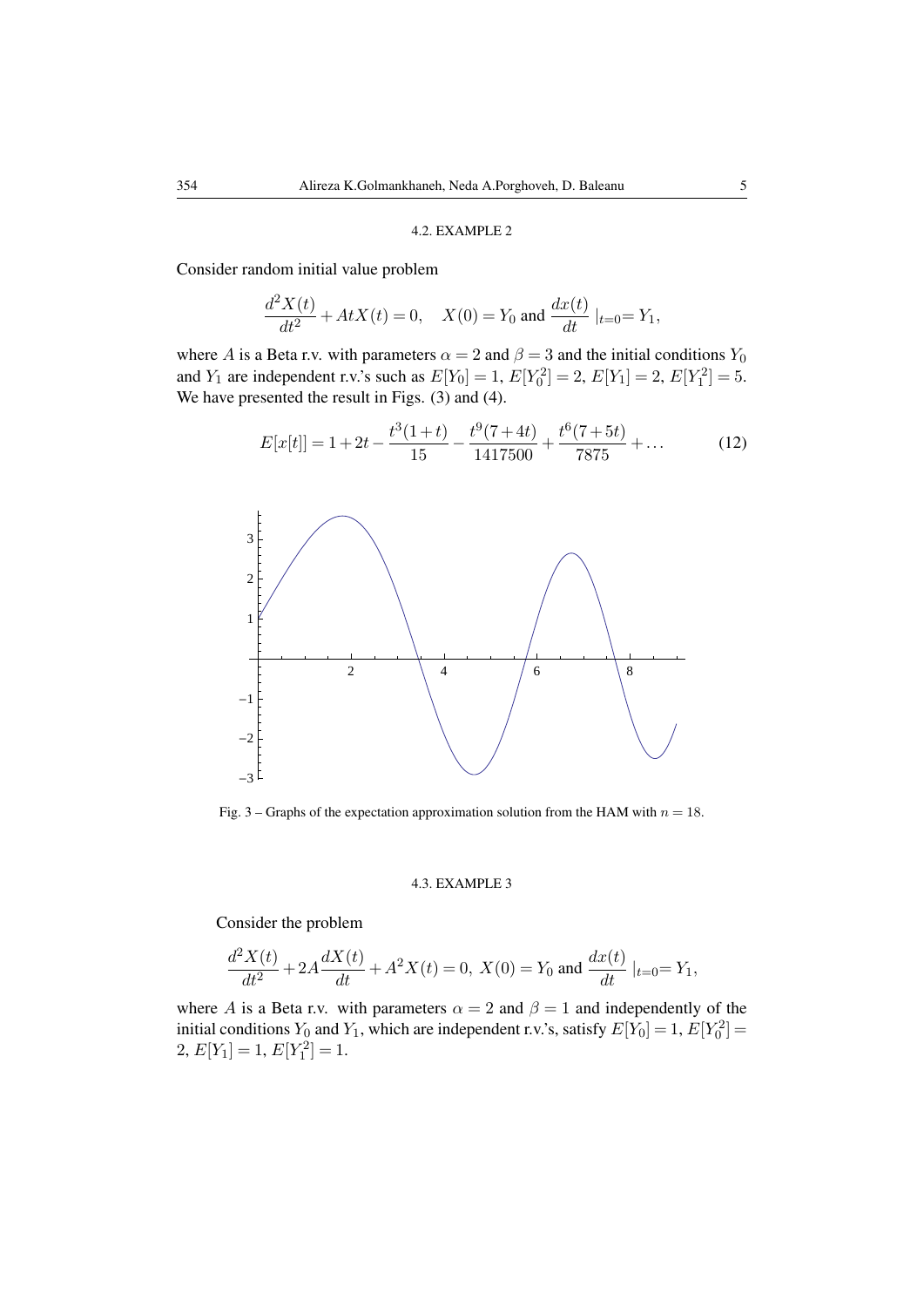

Fig. 4 – Graphs of variance approximation solution from the HAM with *n* = 18.

We have presented the result in Figs.  $(5)$  and  $(6)$ 

$$
E[x[t]] = 1 + t - \frac{2}{27}t^2(12+t) + \frac{2t^3(240+35t+t^2)}{1215}
$$
  
 
$$
-\frac{4t^4(7560+1386t+70t^2+t^3)}{229635} + \dots
$$
 (13)



Fig.  $5 -$ Graphs of the expectation approximation solution from the HAM with  $n = 16$ .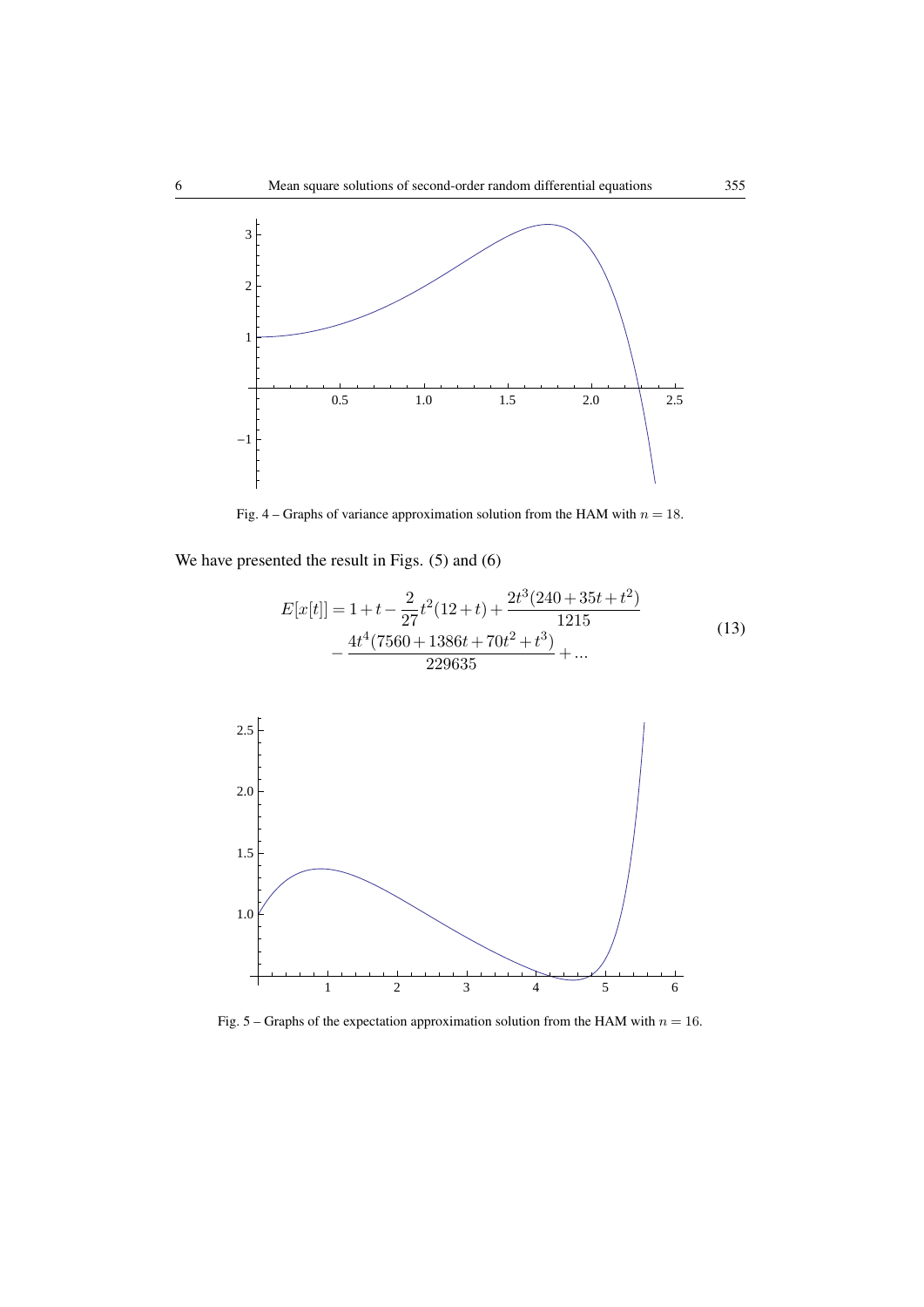

Fig. 6 – Graphs of variance approximation solution from the HAM with  $n = 16$ .

### 4.4. EXAMPLE 4

Consider the problem

$$
\frac{d^2X(t)}{dt^2} + At\frac{dX(t)}{dt} = 0, \ X(0) = Y_0 \text{ and } \frac{dx(t)}{dt}|_{t=0} = Y_1,
$$

where *A* is a Uniform r.v. with parameters  $\alpha = 0$  and  $\beta = 1$ , and independently of the initial conditions  $Y_0$  and  $Y_1$ , which are independent r.v.'s, satisfy  $E[Y_0] = 1$ ,  $E[Y_0^2] = 2, E[Y_1] = 1, E[Y_1^2] = 1.$ 

We have presented the result in Figs. (7) and (8).

$$
E[x[t]] = 1 + t - \frac{t^3}{12} + \frac{t^5}{160} - \frac{t^7}{2688} + \frac{t^9}{27648} - \frac{t^{11}}{1351680} + \frac{t^{13}}{38338560} + \dots (14)
$$

## 4.5. EXAMPLE 5

Consider the following problem

$$
\frac{d^2X(t)}{dt^2} + AX(t) = 0, \ X(0) = Y_0 \ and \ \frac{dx(t)}{dt}|_{t=0} = Y_1,
$$

where *A* is a Uniform r.v. with parameters  $\alpha = 0$  and  $\beta = 2$ , and independently of the initial conditions  $Y_0$  and  $Y_1$ , which are independent r.v.'s, satisfy  $E[Y_0] = 1$ ,  $E[Y_0^2] = 4, E[Y_1] = 1, E[Y_1^2] = 2.$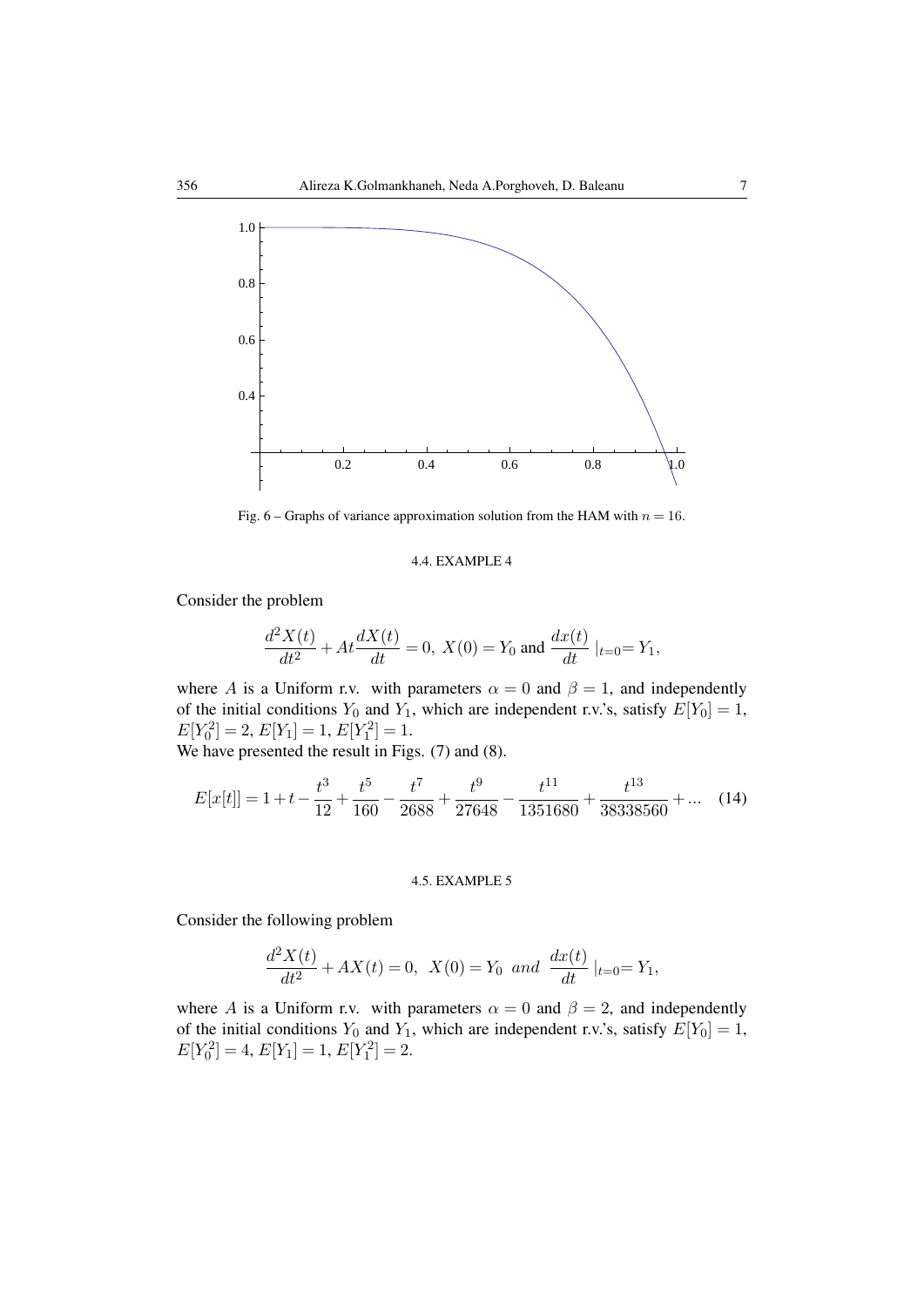

Fig. 7 – Graphs of the expectation approximation solution from the HAM with  $n = 20$ .



Fig. 8 – Graphs of variance approximation solution from the HAM with  $n = 20$ .

We have presented the result in Figs. (9) and (10).

$$
E[x[t]] = 1 + t - \frac{t^2}{6}(3+t) + \frac{t^4}{120}(5+t) - \frac{t^6(7+t)}{5040} + \frac{t^8(9+t)}{362880} - \frac{t^{10}(11+t)}{39916800} + \frac{t^{12}(13+t)}{6227020800} - \frac{t^{14}(15+t)}{1307674368000} + \frac{t^{16}(17+t)}{355687428096000} - \frac{t^{18}(19+t)}{121645100408832000} + \dots
$$
\n(15)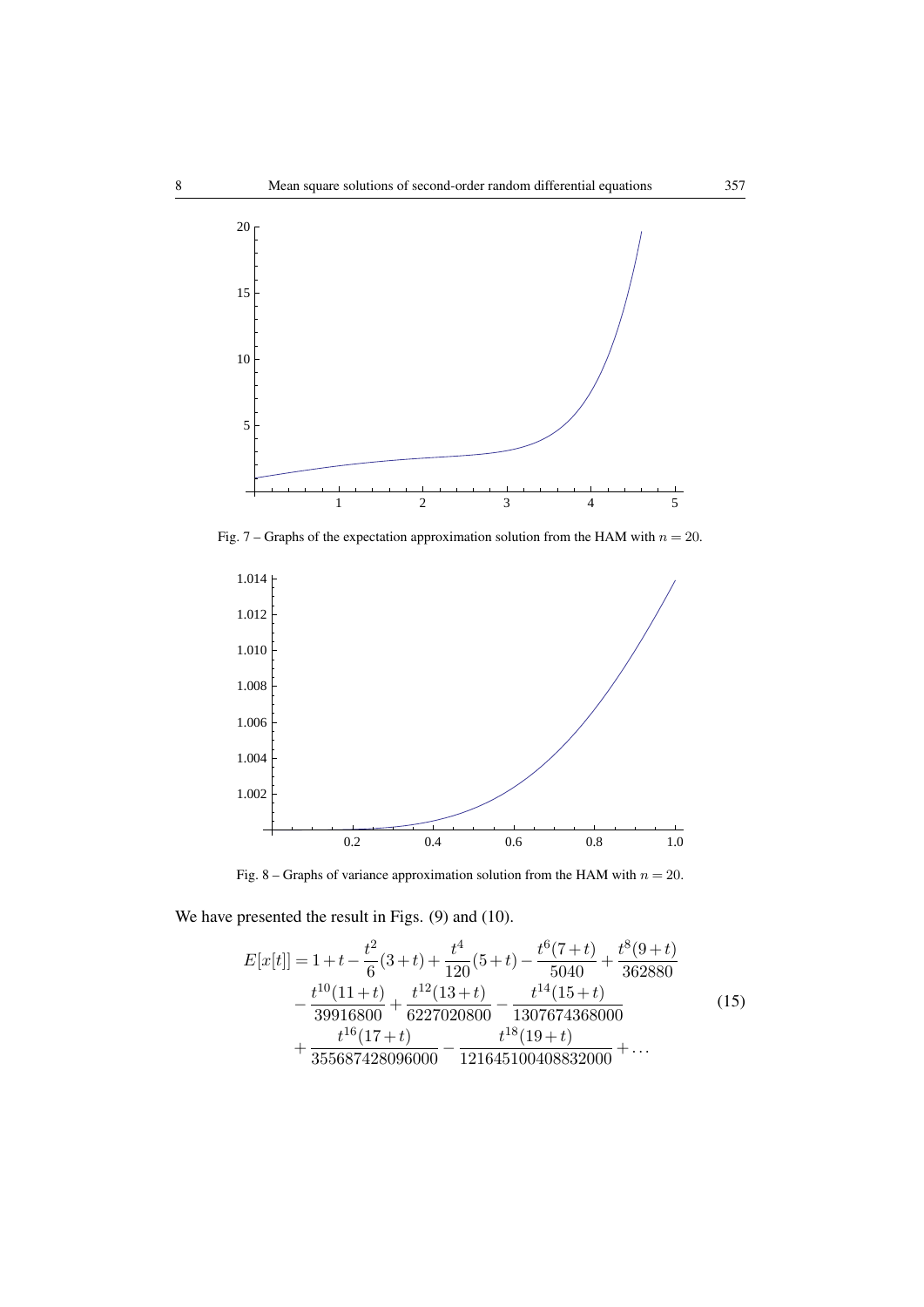

Fig. 9 – Graphs of the expectation approximation solution from the HAM with  $n = 20$ .



Fig. 10 – Graphs of variance approximation solution from the HAM with  $n = 18$ .

# 4.6. EXAMPLE 6

Consider the problem

$$
\frac{d^2X(t)}{dt^2} + AX(t) = -X(t) + \sin(t), \ X(0) = Y_0 \text{ and } \frac{dx(t)}{dt}|_{t=0} = Y_1,
$$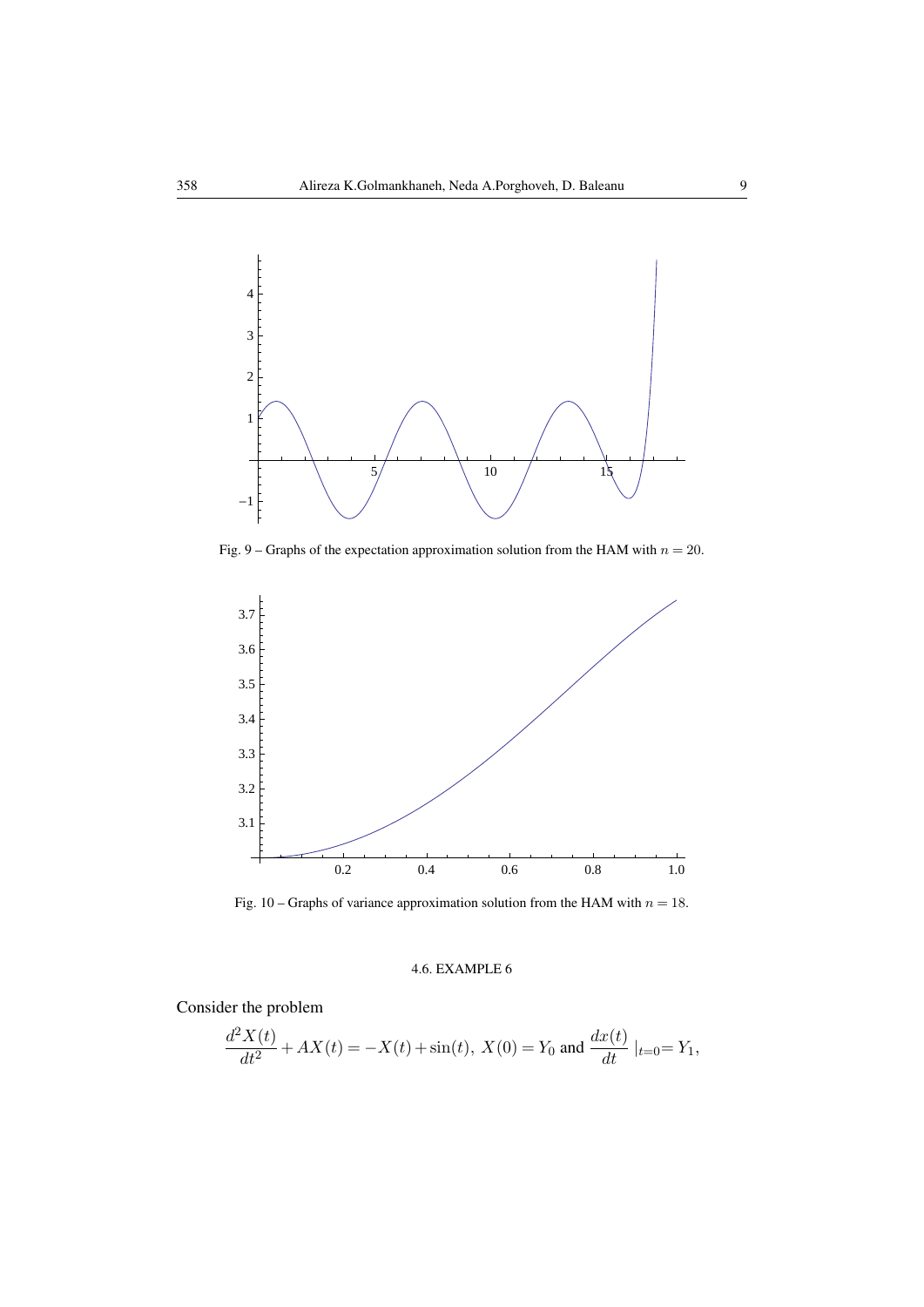where *A* is a Uniform r.v. with parameters ( $\alpha = 1$  and  $\beta = 2$ , and independently of the initial conditions  $Y_0$  and  $Y_1$  which satisfy  $E[Y_0] = 1$ ,  $E[Y_0^2] = 2$ ,  $E[Y_1] = 1$ ,  $E[Y_1^2] = 6$  and  $E[Y_0Y_1] = 0$ .

We have presented the result in Figs.  $(11)$  and  $(12)$ .



Fig. 11 – Graphs of the expectation approximation solution from the HAM with  $n = 12$ .



Fig. 12 – Graphs of variance approximation solution from the HAM with  $n = 10$ .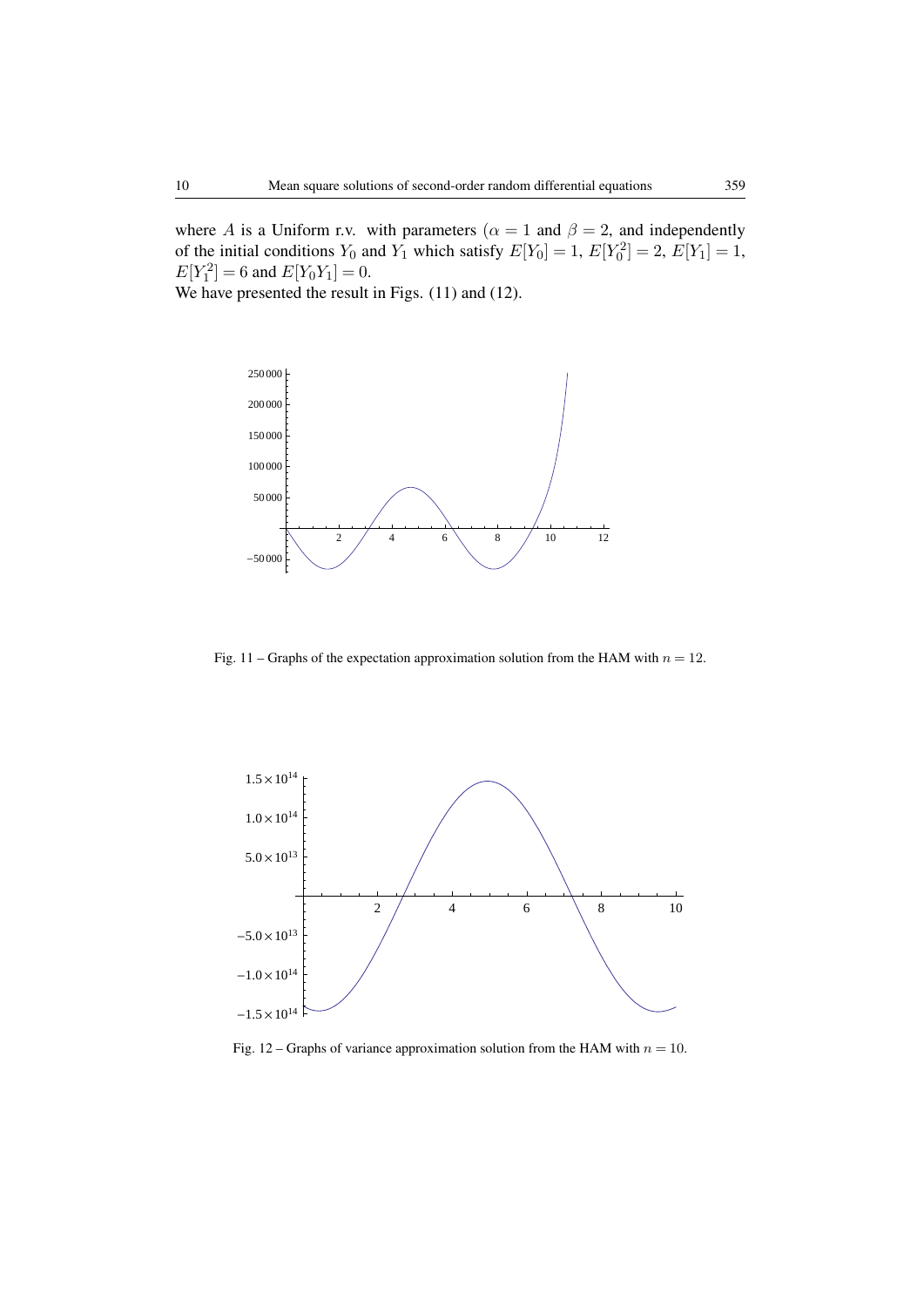$$
E[x[t]] = 1 + t - \frac{5}{12}(3+t)t^2 +
$$
  
+ 
$$
\frac{15625t^{24}(25+t) - 161572393837600704694673473536\sin[t]}{4066170645598957989789696}
$$
  
- 
$$
\frac{78125t^{22}(23+t) + 1346402730557959214472364032\sin[t]}{84711888449978291453952} +
$$
  
+ 
$$
\frac{15625t^{20}(21+t) - 532141509355537247502336\sin[t]}{83707399654128746496}
$$
  
- 
$$
\frac{15625t^{18}(19+t) + 1266804290371150282752\sin[t]}{498258331274575872} +
$$

$$
\frac{3125t^{16}(17+t) - 740529843298172928\sin[t]}{728447852740608} + ...
$$

### 5. CONCLUSION

In dealing with problems arises from real-world applications, it is only rarely possible to find the solution of a given random differential equation in closed form. Even when such an analytic solution is available,it is typically complicated to use in practice. As a result it is indispensable to have a number of numerical algorithms so that one is able to calculate numerical solutions with sufficient accuracy in a reasonable time. In some cases an approximate solution may be more useful than an numerical solution. Having the above considerations in mind, in this study, we have applied the iterative method HAM for finding analytical approximation solutions to the stochastic differential equation. We have calculated the expectation and variance approximate solutions with Mathematica.

#### REFERENCES

- 1. J. Chiles, P. Delfiner, *Geostatistics. Modelling Spatial Uncertainty* (John Wiley, New York, 1999).
- 2. J.C. Cortes, L. Jodar, L. Villafuerte, Math. Comput. Simulat. 79, 2076-2090 (2009).
- 3. T.T. Soong, *Random Differential Equations in Science and Engineering* (Academic Press, New York, 1973).
- 4. J.C. Cortes, L. Jodar, L. Villafuerte, Comput. Math. Appl. 53, 1098-1106 (2007).
- 5. J.C. Cortes, L. Jodar, L. Villafuerte, Math. Comput. Model. 45, 757-765 (2007).
- 6. J.C. Cortes, L. Jodar, L. Villafuerte, Comput. Math. Appl. 53, 1098-1106 (2007).
- 7. J.C. Cortes, L. Jodar, L. Villafuerte, Math. Comput. Sim. 79, 2076-2090 (2009).
- 8. L. Villafuerte, C.A. Braumann, J.C. Cortes, L. Jodar, Comput. Math. Appl. 59, 115-125 (2010).
- 9. G. Calbo, J.C. Cortes, L. Jodar, Comput. Math. Appl. 59, 559-572 (2010).
- 10. J.C. Cortes, L. Jodar, R.J. Villanueva, L. Villafuerte, Springer-Verlag Berlin Heidelberg, *Lecture Notes in Computer Science*, Vol. 5890, 1-21 (2010).